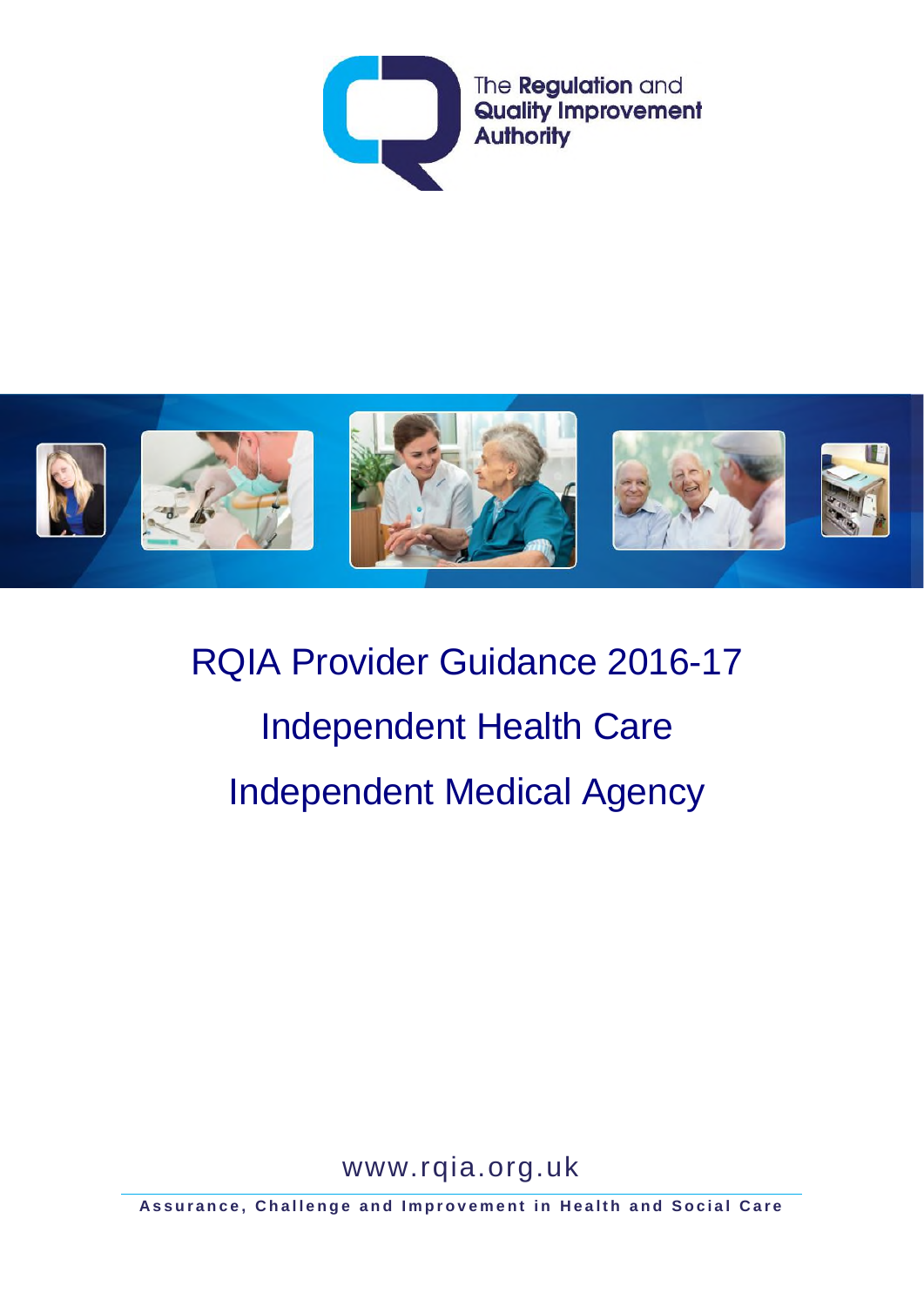# **What we do**

The Regulation and Quality Improvement Authority (RQIA) is the independent body that regulates and inspects the quality and availability of Northern Ireland's health and social care (HSC) services. We were established in 2005 under The Health and Personal Social Services (Quality, Improvement and Regulation) (Northern Ireland) Order 2003 to drive improvements for everyone using health and social care services.

Through our programme of work we provide assurance about the quality of care; challenge poor practice; promote improvement; safeguard the rights of service users; and inform the public through the publication of our reports. RQIA has three main areas of work:

- We register and inspect a wide range of independent and statutory health and social care services.
- We work to assure the quality of services provided by the HSC Board, HSC trusts and agencies through our programme of reviews.
- We undertake a range of responsibilities for people with mental ill health and those with a learning disability.

We inspect and report on the following four domains:

- Is care safe?
- Is care effective?
- Is care compassionate?
- Is the service well led?

RQIA registers and inspects a wide range of health and social care services. These include: nursing, residential care, and children's homes; domiciliary care agencies; day care settings/centres; independent health care; nursing agencies; independent medical agencies; residential family centres; adult placement agencies; voluntary adoption agencies, school boarding departments and young adult supported accommodation (inspected only).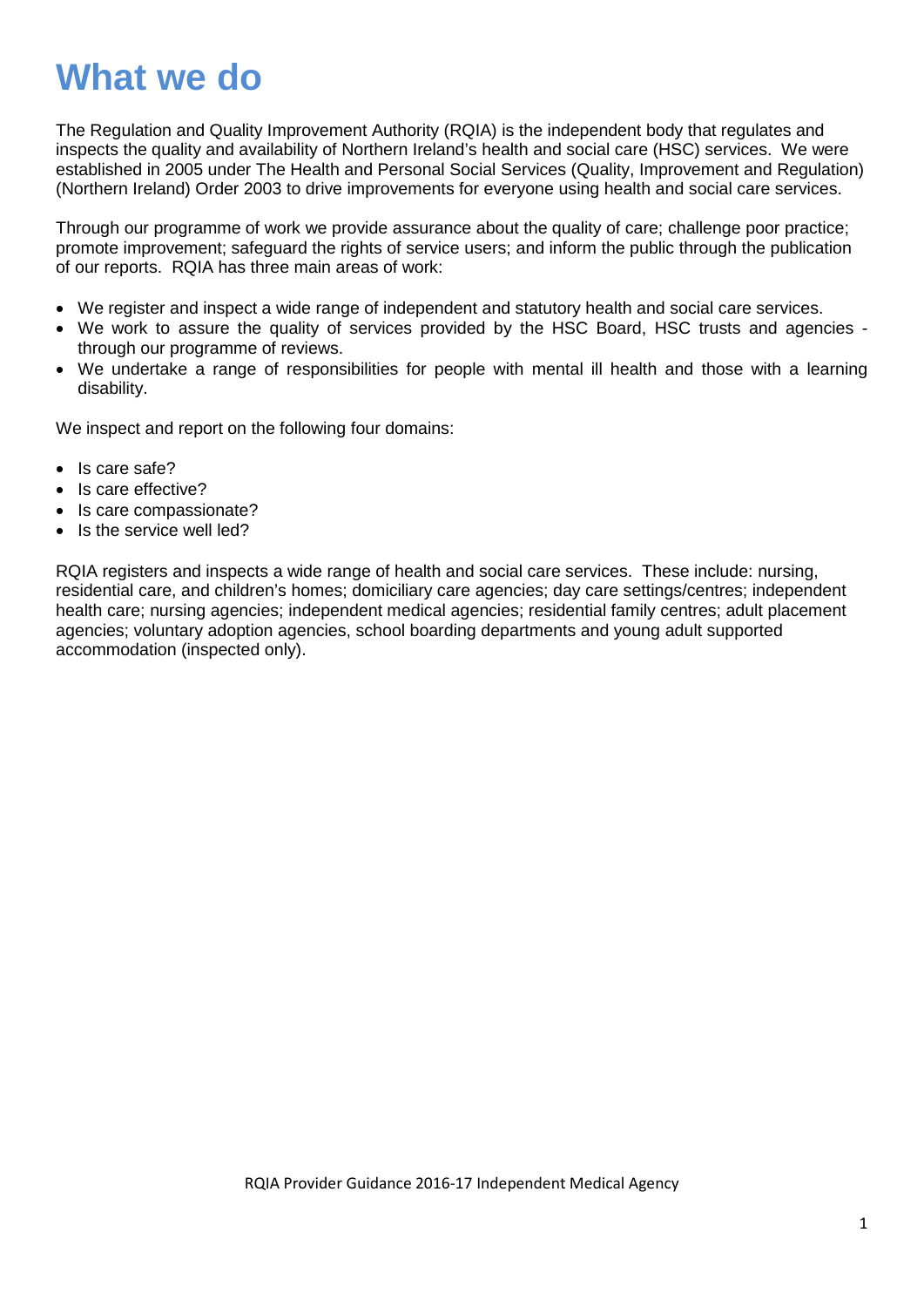# **The four domains**

#### Is care safe?

Avoiding and preventing harm to service users from the care. treatment and support that is intended to help them.

## Is the service well led?

Effective leadership, management and governance which creates a culture focused on the needs and the experiences of service users in order to deliver safe. effective and compassionate care.

The right care. at the right time in the right place with the best outcome.

Is care effective?

## **Is Care Compassionate?**

Service users are treated with dignity and respect and should be fully involved in decisions affecting their treatment. care and support.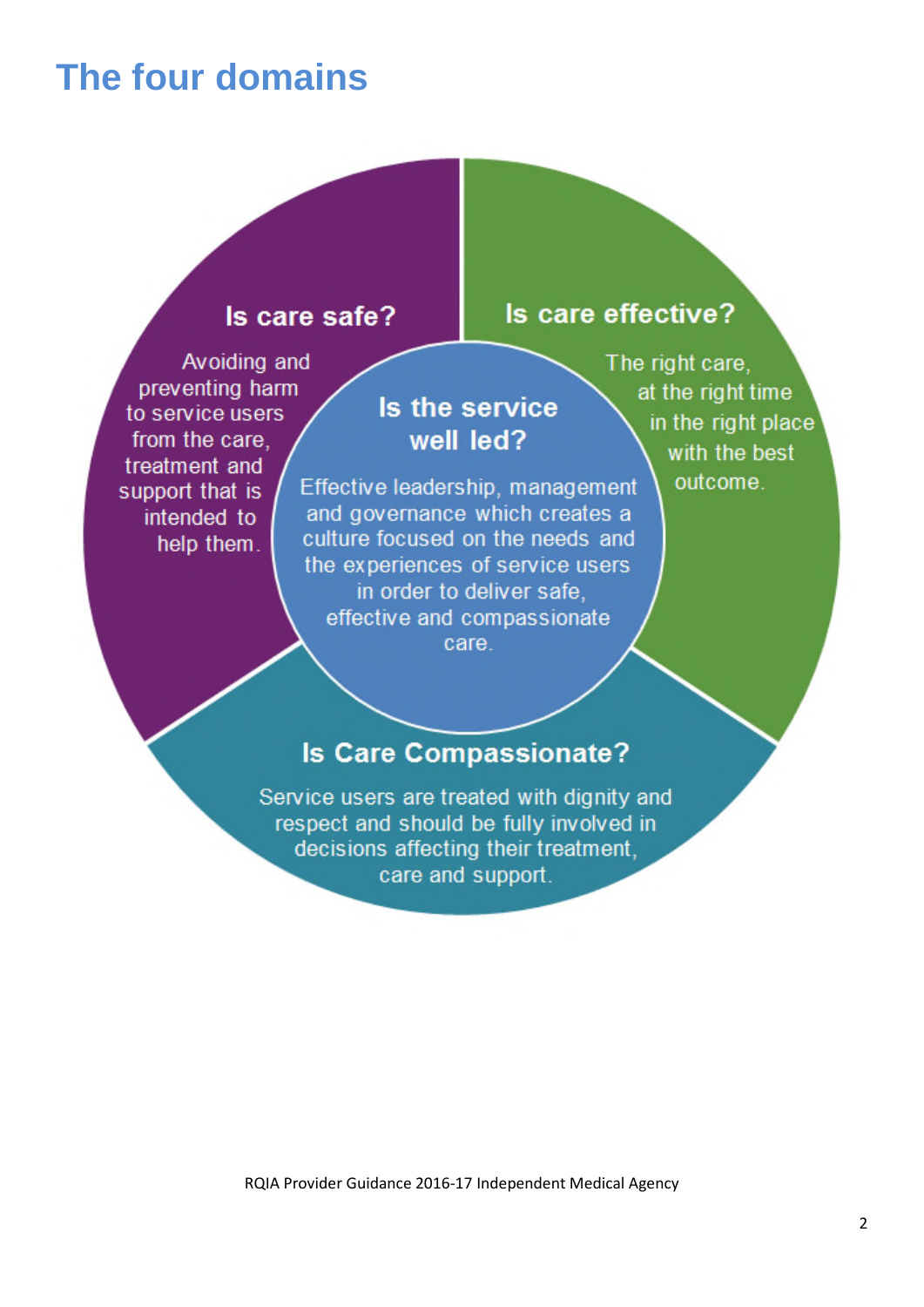# **How we will inspect**

We will inspect every Independent Medical Agency at least annually. Our inspectors carry out an announced inspection.

During our inspections we will inspect and report on the following four domains:

- Is care safe?
- Is care effective?
- Is care compassionate?
- Is the service well led?

When we inspect an Independent Medical Agency, we aim to:

- Seek the views of the people who use the service, or their representatives
- Talk to the management and other staff on the day of the inspection
- Examine a range of records including care records, incidents, complaints and policies
- Provide feedback on the day of the inspection to the manager on the outcome of the inspection; and
- Provide a report of our inspection findings and outline any areas for quality improvement where failings in compliance with regulations and/or standards are identified.

Our inspections are underpinned by:

- The Health and Personal Social Services (Quality, Improvement and Regulation) (Northern Ireland) Order 2003
- The Independent Health Care Regulations (Northern Ireland) 2005
- The Regulation and Improvement Authority (Independent Health Care) (Fees and Frequency of Inspections) (Amendment) Regulations (Northern Ireland) 2011
- The Department of Health, Social Services and Public Safety's (DHSPPS) Minimum Care Standards for Healthcare Establishments July 2014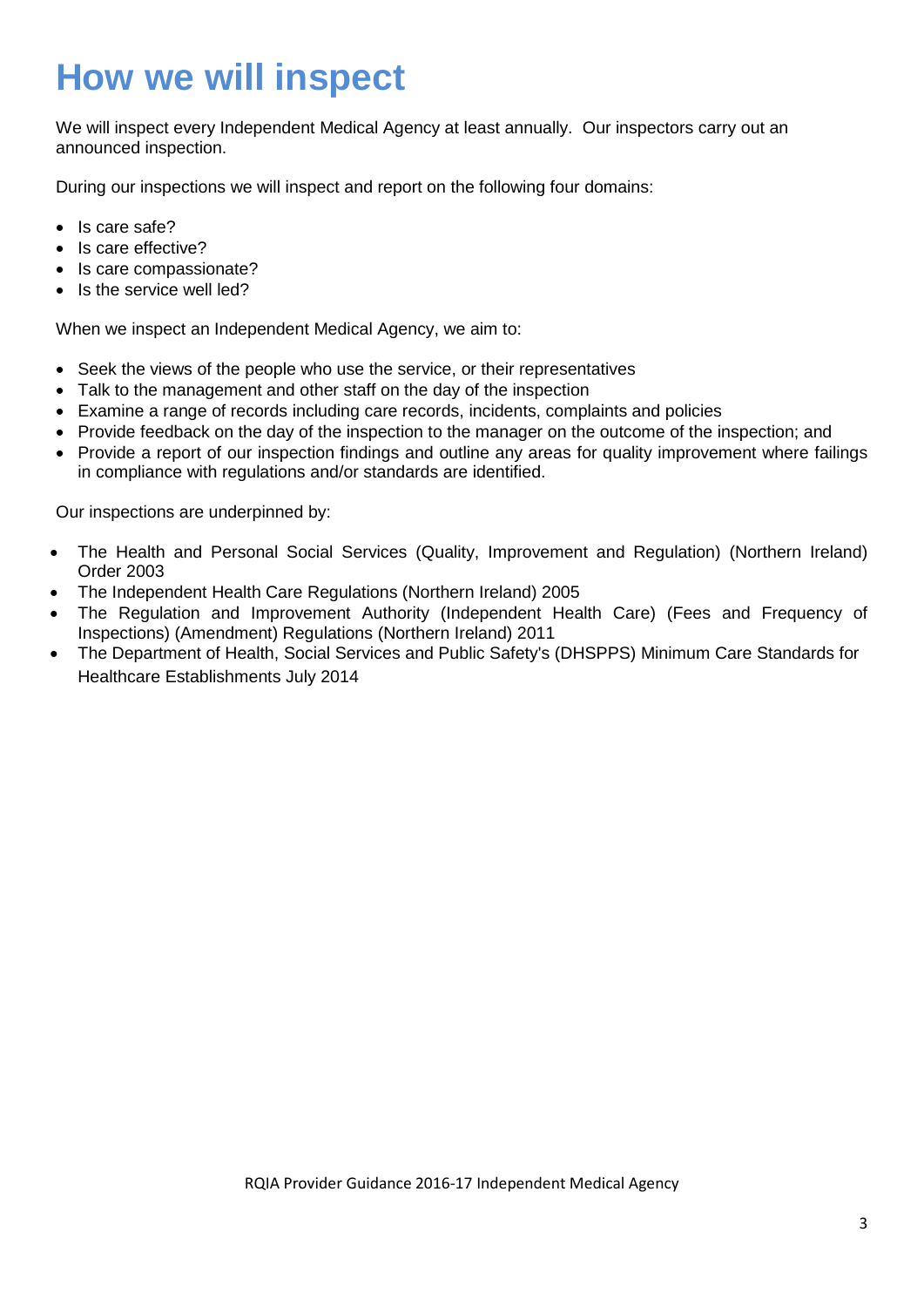# **What we look for when we inspect**

To help us to report on whether the care is safe, effective and compassionate and whether the service is well led, we will look for evidence against the following indicators. The evidence listed for each indicator provides examples of what may be reviewed and should not be considered exhaustive.

## **Is care safe?**

#### **Avoiding and preventing harm to service users from the care, treatment and support that is intended to help them.**

#### **Indicator S1**

There are, at all times, suitably qualified, competent and experienced persons working in the service in such numbers as are appropriate for the health and welfare of service users.

#### **Examples of Evidence**

#### **Staffing**

- There are sufficient numbers of staff in various roles to fulfil the needs of the IMA and patients
- There is an induction programme in place appropriate to the role
- A system is in place to ensure staff receive annual appraisals and records are retained
- A system is in place to ensure that all staff receive appropriate training to fulfil the duties of their role
- There are arrangements for monitoring the professional registration status of clinical staff
- There are arrangements in place for monitoring the professional indemnity of all staff who require individual indemnity cover
- Private Doctor has evidence of confirmation of identity, current General Medical Council (GMC) registration, professional indemnity insurance, qualifications in line with service provided; evidence of ongoing professional development and continued medical education that meets the requirements of the Royal Colleges and GMC
- Evidence that each private doctor has an appointed responsible officer
- Evidence for arrangements for revalidation
- The private doctor is aware of their responsibilities under GMC Good Medical Practice

#### **Recruitment and Selection**

- Staff have been recruited in line with Regulation 19 (2) Schedule 2 of The Independent Health Care Regulations (Northern Ireland) 2005
- There is a written policy and procedure for staff recruitment
- Staff personnel files are in keeping with 19 (2) Schedule 2
- Enhanced AccessNI or equivalent checks received prior to new staff commencing work

#### **Indicator S2**

The service promotes and makes proper provision for the welfare, care and protection of service users.

#### **Examples of Evidence**

#### **Safeguarding**

• The IMA ensures arrangements are in place that pharmacists who are providing patient group directions have awareness of actions to be taken should a safeguarding issue arise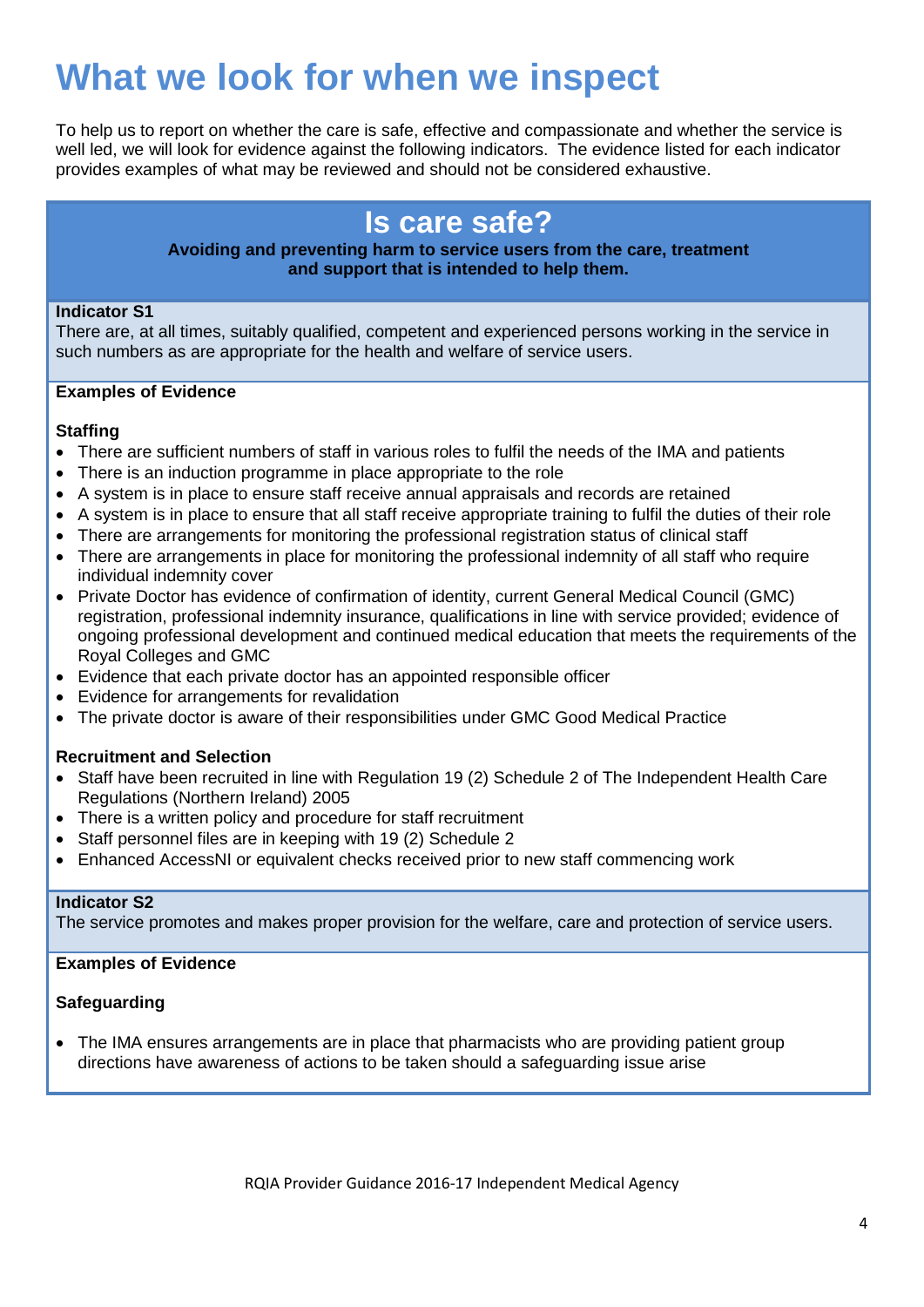#### **Indicator S3**

There are systems in place to ensure that unnecessary risks to the health, welfare or safety of service users are identified, managed and where possible eliminated.

#### **Examples of Evidence**

#### **Management of Medical Emergencies**

• The IMA ensures arrangements are in place that pharmacists who are providing patient group directions have awareness of actions to be taken in the event of a medical emergency

#### **Infection Prevention Control and Decontamination Procedures**

• The IMA ensures arrangements are in place that pharmacists who are providing patient group directions have awareness of infection prevention and control and adhere to regional guidance

#### **Indicator S4**

The premises and grounds are safe, well maintained and suitable for their stated purpose.

#### **Examples of Evidence**

• Not applicable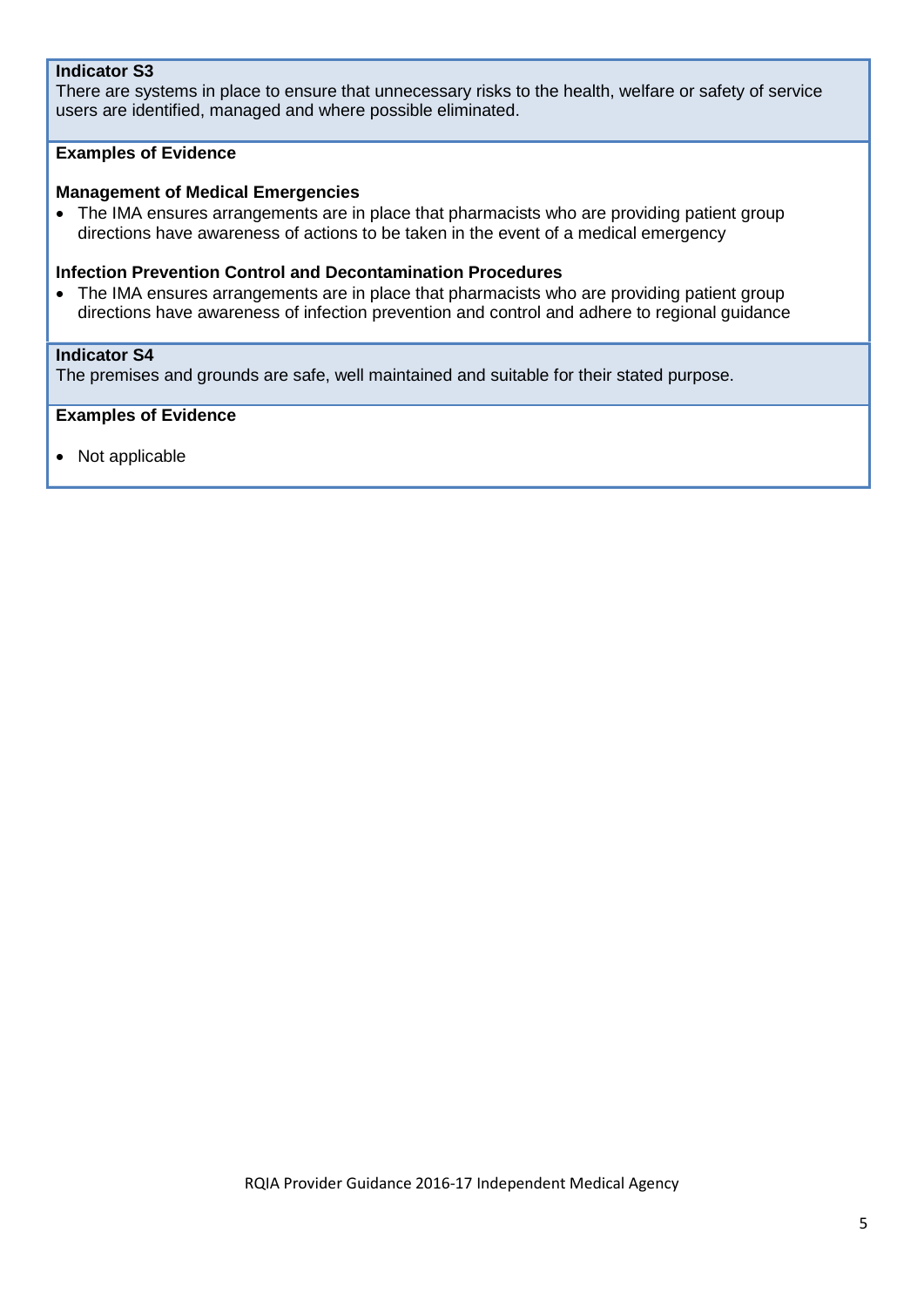## **Is care effective?**

#### **The right care, at the right time in the right place with the best outcome.**

#### **Indicator E1**

The service responds appropriately to and meets the assessed needs of the people who use the service.

#### **Examples of Evidence**

#### **Clinical Records**

- Arrangements are in place for maintaining and updating clinical records
- The treatment plan is developed in consultation with the service user and includes information about the costs of treatment, options and choices
- Record keeping is in accordance with legislation, standards and best practice guidance
- A policy and procedure is available which includes the creation, storage, recording, retention and disposal of records and data protection
- Records are securely stored electronic/hard copy
- A freedom of information publication scheme is in place
- The IMA is registered with the Information Commissioners Office (ICO)
- There are systems in place to audit the completion of clinical records and an action plan is developed to address any identified issues.
- The private doctor/staff displayed a good knowledge of effective records management

#### **Indicator E2**

There are arrangements in place to monitor, audit and review the effectiveness and quality of care delivered to service users at appropriate intervals.

#### **Examples of Evidence**

• A range of audits, including clinical audits are undertaken routinely and actions identified for improvement are implemented into practice

#### **Indicator E3**

There are robust systems in place to promote effective communication between service users, staff and other key stakeholders.

#### **Examples of Evidence**

- There is an open and transparent culture that facilitates the sharing of information
- Patients are aware of who to contact if they want advice or if they have any issues/concerns
- Staff meetings are held with doctors involved in the IMA service
- Staff can communicate effectively
- Learning from complaints/incidents/near misses is effectively disseminated to staff
- The IMA has a website which contains comprehensive information regarding the types of treatment provided
- The IMA also provide specific information to patients which explains the treatment provided and associated risks and complications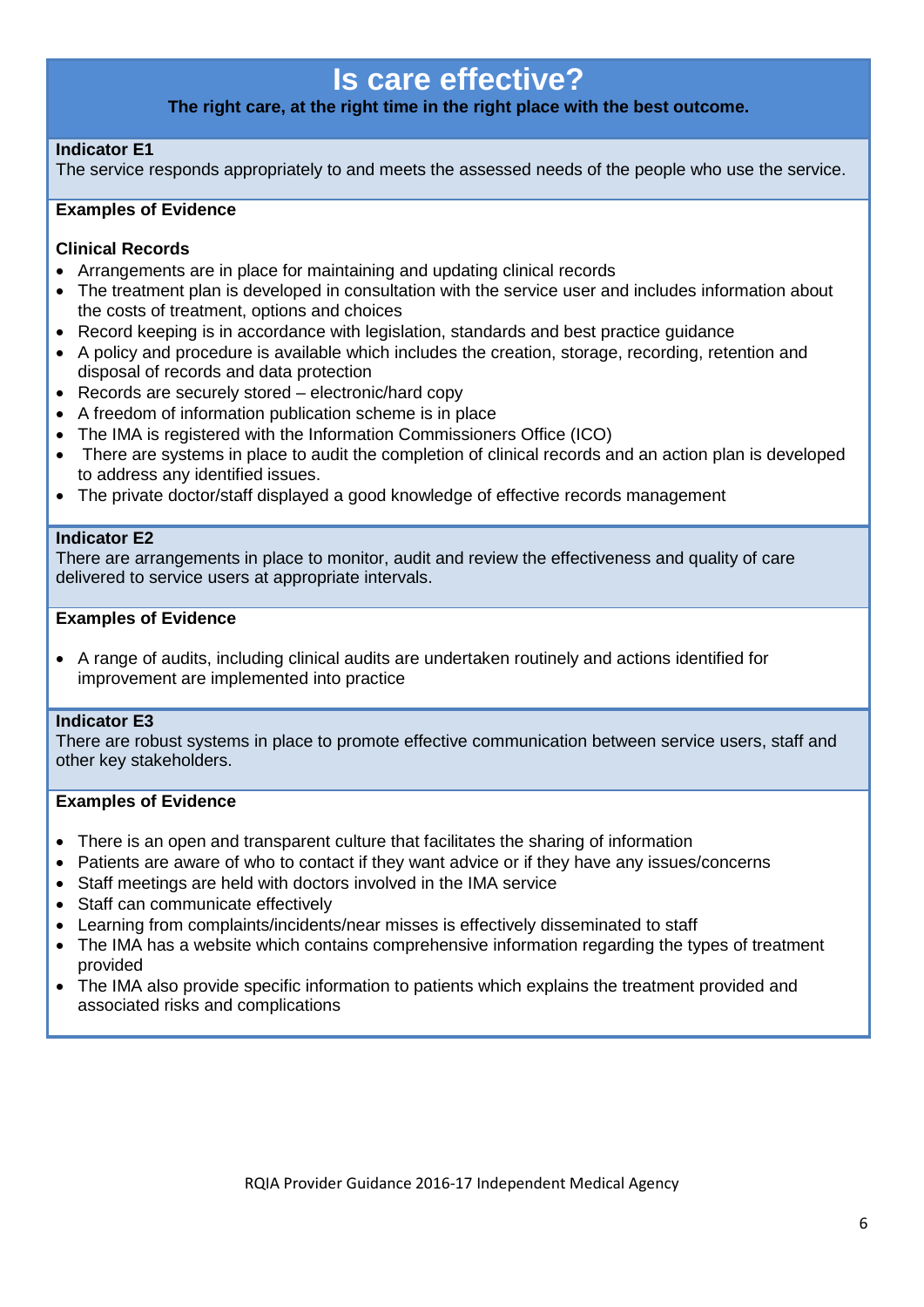### **Is care compassionate?**

#### **Service users are treated with dignity and respect and should be fully involved in decisions affecting their treatment, care and support.**

#### **Indicator C1**

There is a culture/ethos that supports the values of dignity and respect, independence, rights, equality and diversity, choice and consent of service users.

#### **Examples of Evidence**

- Staff can demonstrate how confidentiality is maintained
- Staff can demonstrate how consent is obtained
- Discussion with staff demonstrated that patients are treated with dignity and respect
- There is a policy and procedure on confidentiality

#### **Dignity, Respect and Rights**

- Service user's privacy and dignity is respected at all times
- Service user's rights to make decisions about care and treatment are acknowledged and respected
- Patients are treated and cared for in accordance with legislative requirements for equality and rights

#### **Informed Decision Making**

- Information regarding services provided by the IMA accurately reflects the types of IMA service provided and are prepared in line with General Medical Council (GMC) Good Medical Practice
- Information provided includes the costs of treatments
- Information is written in plain English

#### **Indicator C2**

Service users are listened to, valued and communicated with, in an appropriate manner.

#### **Examples of Evidence**

• There are arrangements in place for involving patients to make informed decisions

#### **Indicator C3**

There are systems in place to ensure that the views and opinions of service users, and or their representatives, are sought and taken into account in all matters affecting them.

#### **Examples of Evidence**

#### **Patient Consultation**

- Service user consultation (service user satisfaction survey) about the standard and quality of care is carried out at least on an annual basis
- The results of the consultation are collated to provide a summary report
- The summary report is made available to patients
- An action plan is developed to inform and improve services provided, if appropriate
- RQIA staff/service user questionnaire responses support the outcome that compassionate care is in place
- Reports summarising patient comments and action taken by the agency are presented regularly to the agency management group (where appropriate) and are made available to patients and interested parties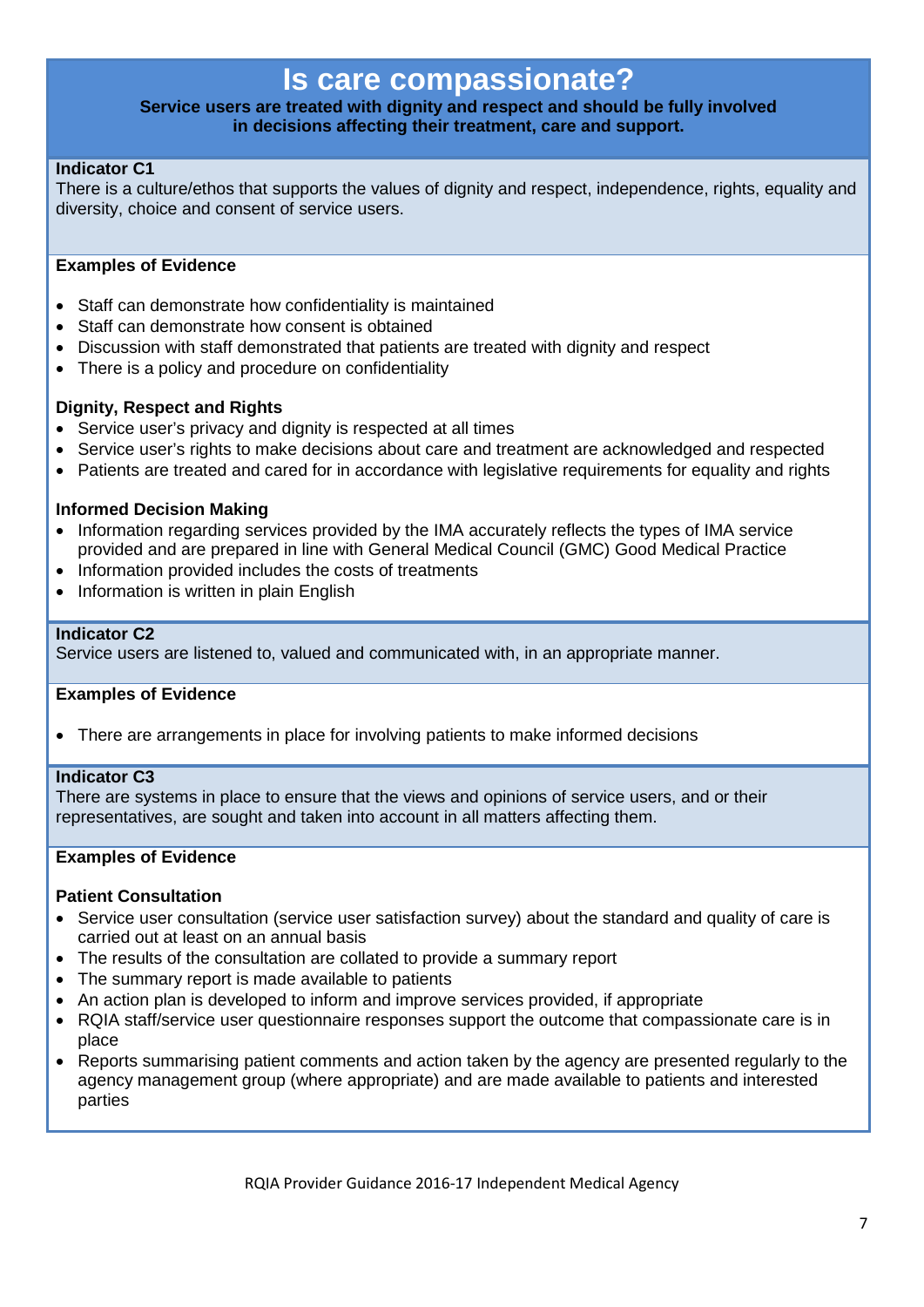## **Is the service well led?**

**Effective leadership, management and governance which creates a culture, focused on the needs and the experiences of service users in order to deliver safe, effective and compassionate care.**

#### **Indicator L1**

There are management and governance systems in place to meet the needs of service users.

#### **Examples of Evidence Governance Arrangements**

- There are arrangements in place for policies and procedures to be reviewed at least every three years
- Policies are centrally indexed and retained in a manner which is easily accessible by staff
- Arrangements are in place to review risk assessments (e.g. legionella, fire)
- The registered provider/manager ensures the agency delivers a safe and effective service in line with the legislation, other professional guidance and minimum standards

#### **Complaints**

- The agency operates a complaints procedure in accordance with the relevant legislation and DHSSPS guidance on complaints handling.
- Records are kept of all complaints and these include details of all communications with complainants, the result of any investigation, the outcome and the action take
- Information from complaints is used to improve the quality of services
- Staff know how to receive and deal with complaints
- Arrangements are in place to audit complaints to identify trends and enhance service provision

#### **Incidents**

- The agency has an incident policy and procedure in place which includes reporting arrangements to RQIA
- Incidents are effectively documented and investigated in line with legislation
- All relevant incidents are reported to RQIA and other relevant organisations in accordance with legislation and procedures

#### **Audits**

- There are procedures to facilitate audit, including clinical audit
- Results of audits are analysed and actions identified for improvement are imbedded into practice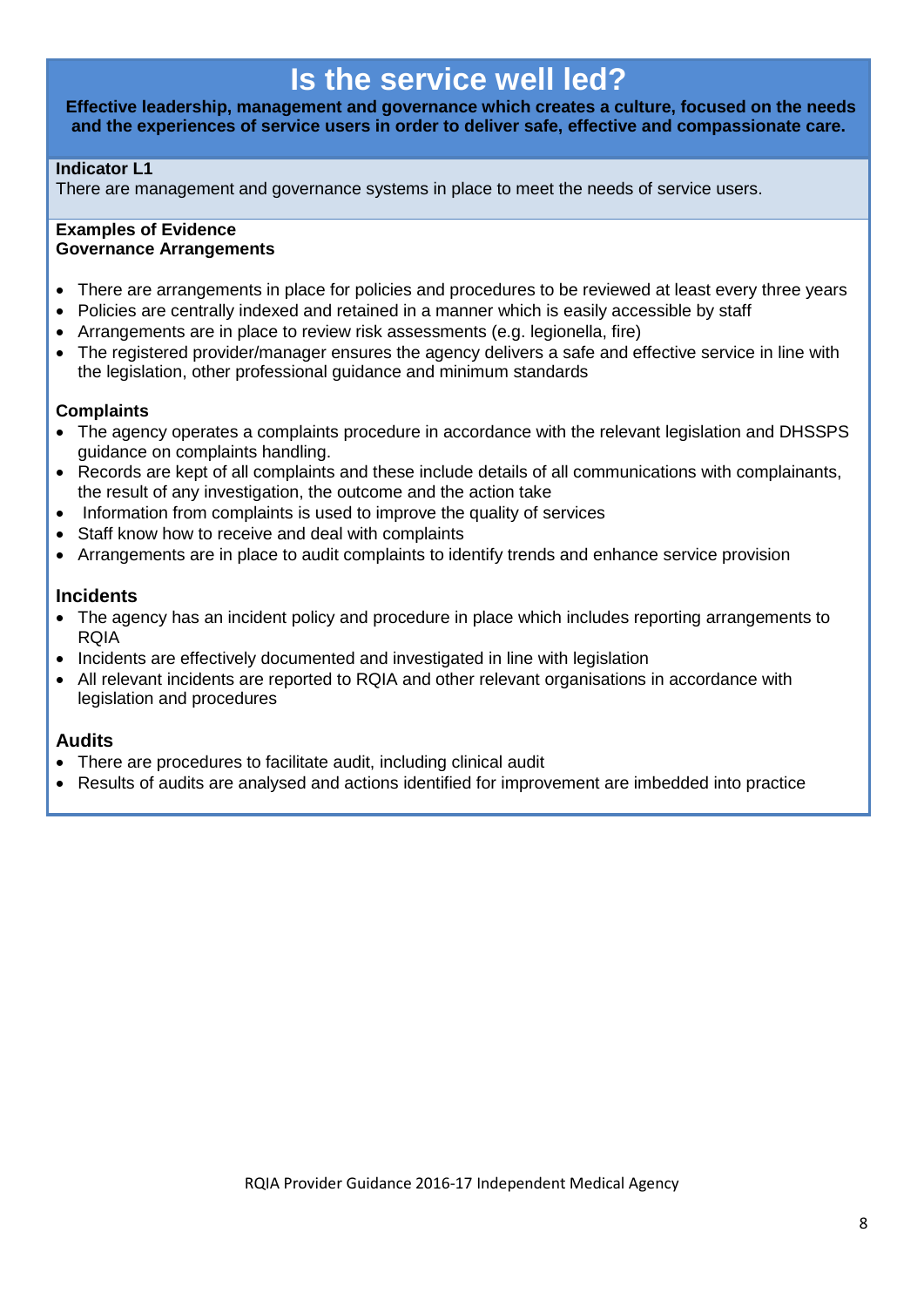#### **Indicator L2**

There are management and governance systems in place that drive quality improvement.

#### **Examples of Evidence**

#### **Quality Improvement**

• There is evidence of a systematic approach to the review of available data and information, in order to make changes that improve quality, and add benefit to the organisation and patients

#### **Quality Assurance**

- Arrangements are in place for managing relevant alerts
- Arrangements are in place for staff supervision and appraisal
- There is collaborative working with external stakeholders e.g. community pharmacists
- Audits of incidents are undertaken and learning outcomes are identified and disseminated throughout the organisation

#### **Indicator L3**

There is a clear organisational structure and all staff are aware of their roles, responsibility and accountability within the overall structure.

#### **Examples of Evidence**

- There is a defined organisational and management structure that identifies the lines of accountability, specific roles and details responsibilities of all areas of the agency
- Staff are aware of their roles and responsibilities and actions to be taken should they have a concern
- The registered person/s have understanding of their role and responsibilities as outlined in legislation
- Patients are aware of the roles of staff and who to speak with if they need advice or have issues/concerns
- The registered provider is kept informed regarding the day to day running of the agency

#### **Practising Privileges**

- There is a written agreement between the medical practitioner and the agency that sets out the terms and conditions of granting practising privileges.
- Practicing privileges agreements are reviewed at least every two years
- There is a written procedure that defines the process for application, granting, maintenance and withdrawal of practising privileges

#### **Indicator L4**

The registered person/s operates the service in accordance with the regulatory framework.

#### **Examples of Evidence**

- The Statement of Purpose and Patient Guide are kept under review, revised when necessary and updated
- Insurance arrangements are in place public & employers liability
- Registered person/s respond to regulatory matters (e.g. notifications, reports/QIPs, enforcement)
- RQIA certificate of registration is on display and reflective of service provision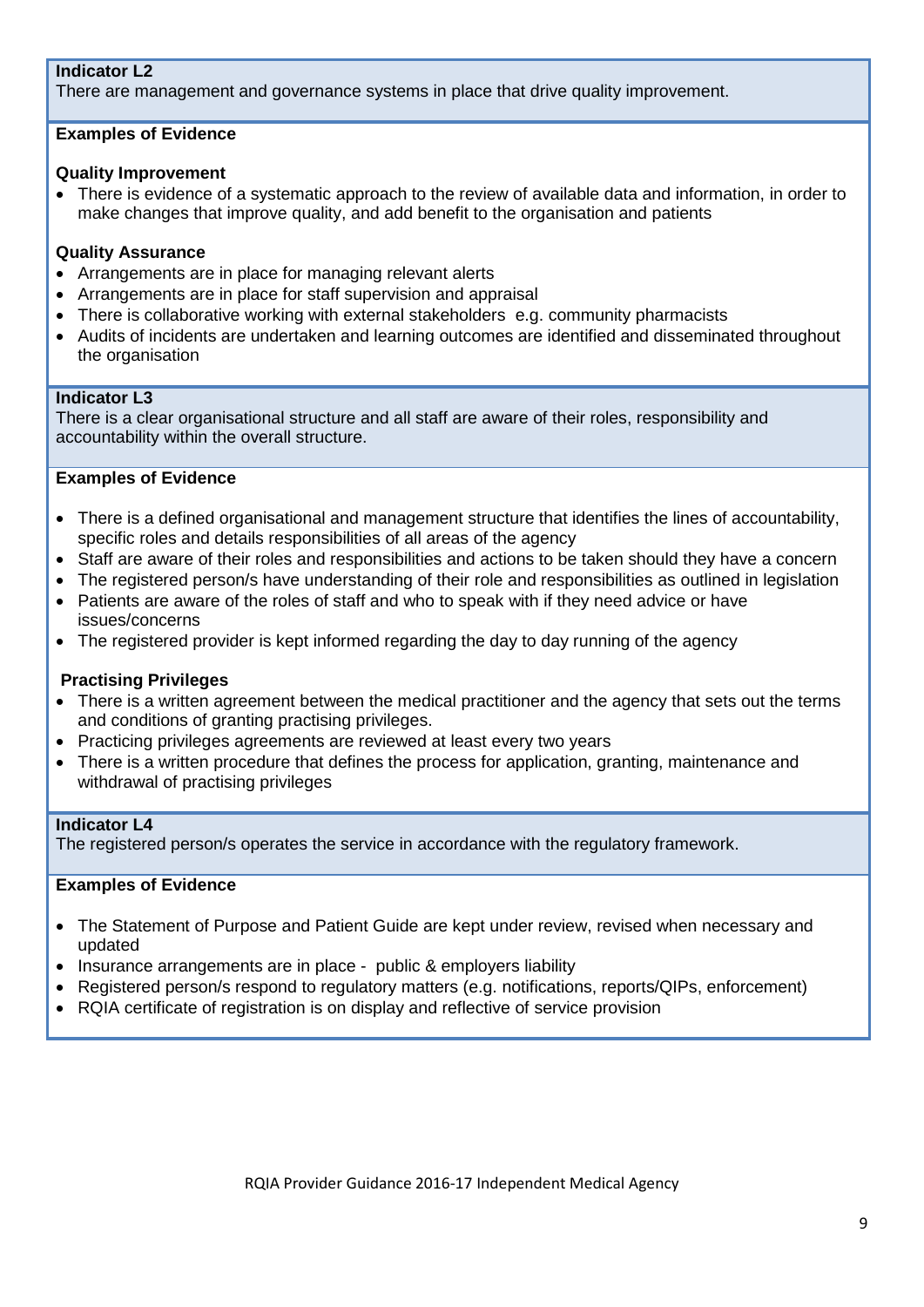#### **Indicator L5**

There are effective working relationships with internal and external stakeholders.

#### **Examples of Evidence**

- There is a whistleblowing policy and procedure and staff are aware of this
- Arrangements are in place for staff to access their line manager
- There are arrangements in place to support staff (e.g. staff meetings, appraisal & supervision)
- Discussion with staff confirmed that there are good working relationships and that management are responsive to suggestions/concerns
- There are arrangements for management to effectively address staff suggestions/concerns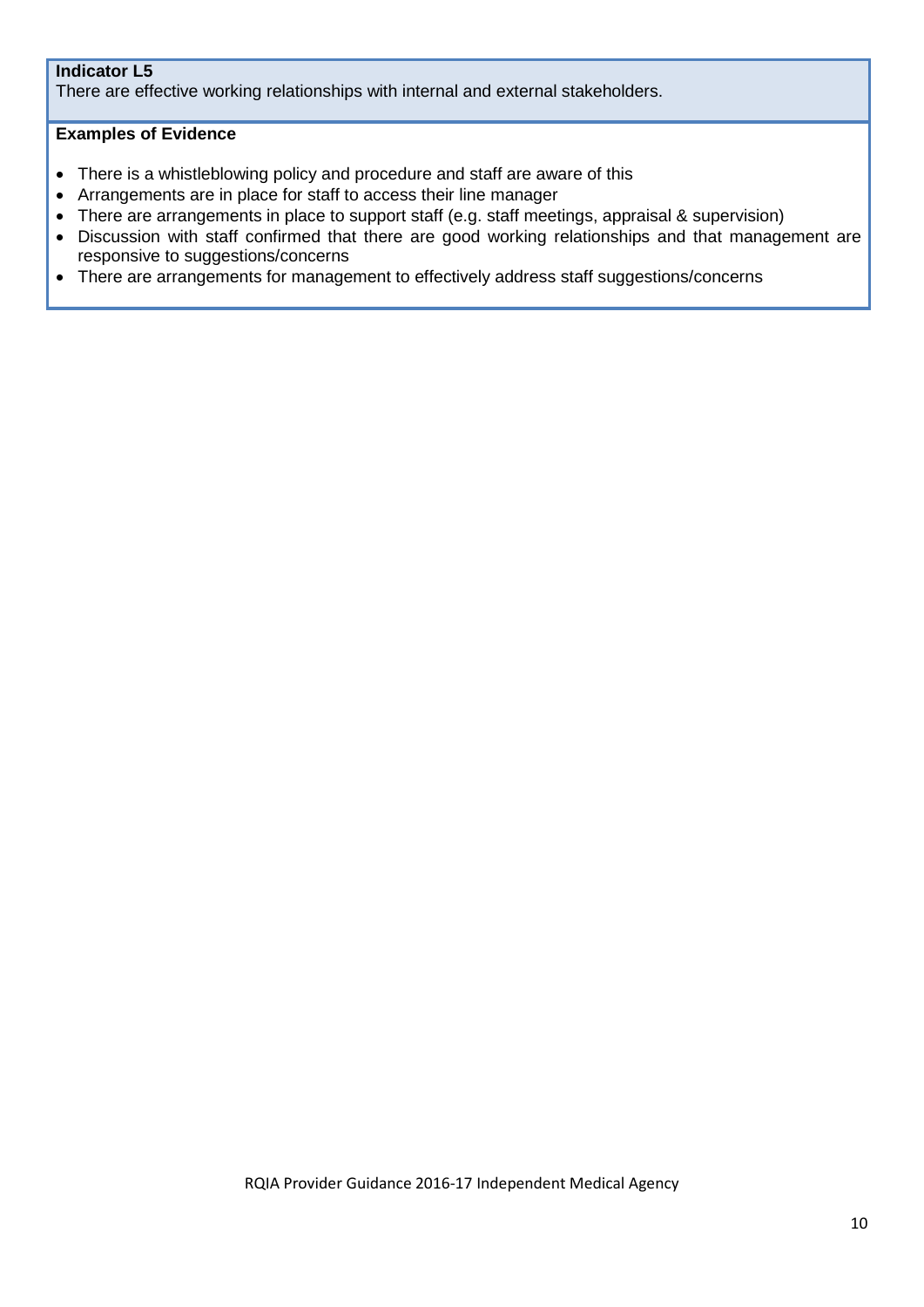# **Inspection reports**

Our inspection reports will reflect the findings from the inspection. Where it is appropriate, a Quality Improvement Plan (QIP) will detail those areas requiring improvement to ensure the service is compliant with the relevant regulations and standards. Where either no requirements or recommendations result from the inspection this will be reflected in the report.

It should be noted that inspection reports should not be regarded as a comprehensive review of all strengths and areas for improvement that exist in a service. The findings reported on are those which came to the attention of RQIA during the course of the inspection. The findings contained within inspection reports do not exempt the service provider from their responsibility for maintaining compliance with legislation, standards and best practice.

Once the inspection report is finalised and agreed as factually accurate, it will be made public on RQIA's website.